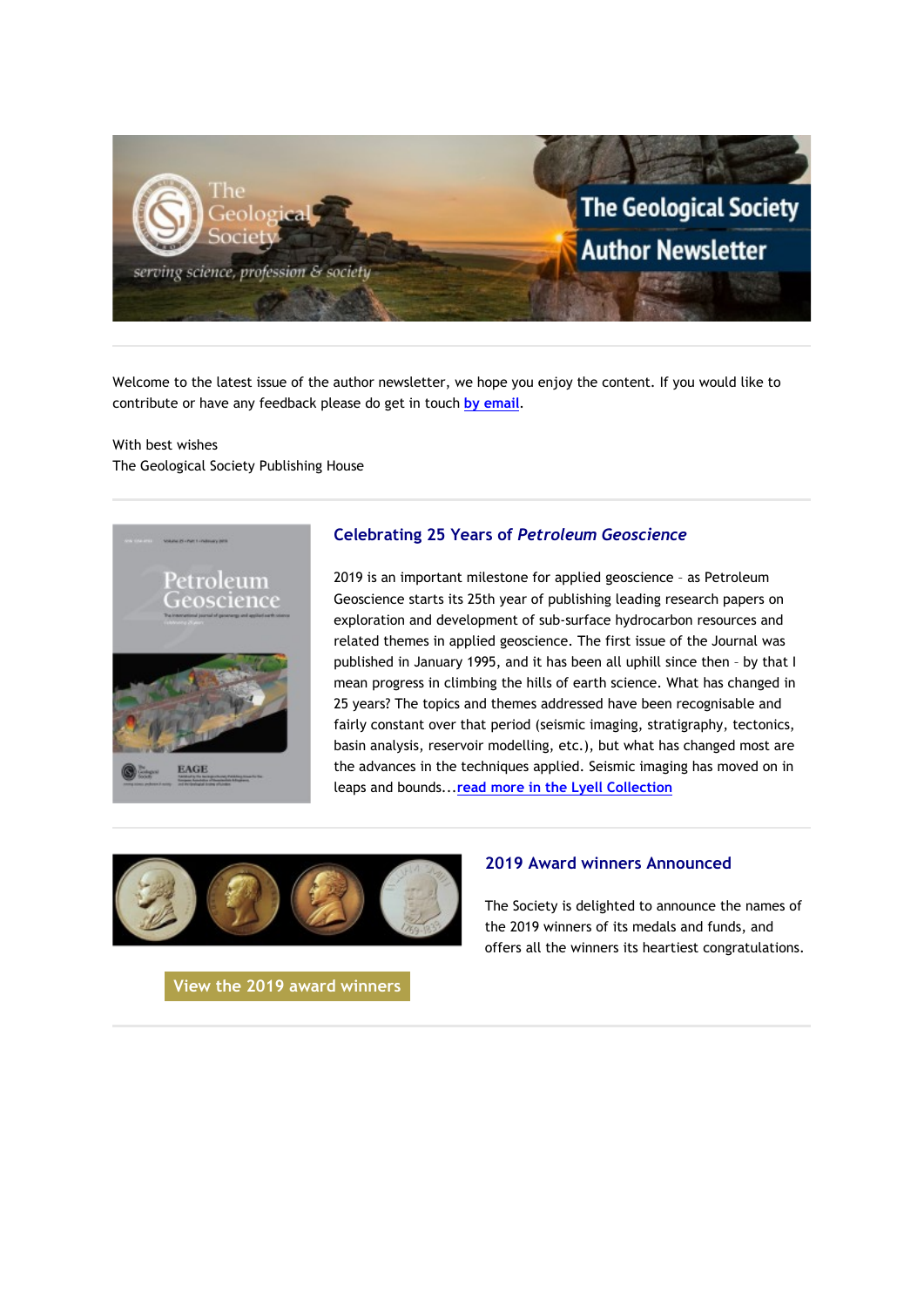

### **Annual Publications Reception**

Editors and Editorial Board members across our journals and books gathered for publication meetings, the inaugural Editors' Community Forum and the Annual publications reception at Burlington House on 11 March 2019.

Popular topics in the forum included an insight into the Society's copyediting process and the importance of diversity in Society publishing activities for the good of science.



### **[Read the paper](https://eur01.safelinks.protection.outlook.com/?url=http%3A%2F%2Fgeologicalsociety.msgfocus.com%2Fc%2F1iymhWntZKfpHzjGmUR&data=02%7C01%7Clucy.pullen%40geolsoc.org.uk%7Cf7a529ccdd514e6052d608d6ccb520b1%7C8793af0570194bd4bcbe1895301e92f9%7C0%7C0%7C636921475640681229&sdata=N%2FHGMlmzx4CiBc0Kq%2BK4IwC4PR6BjQMsDktnJJBsPOw%3D&reserved=0)**

# *Winner of the JGS Early Career* **Award 2018**

**William J. McMahon** for the co-authored paper: High-energy flood events recorded in the Mesoproterozoic Meall Dearg Formation, NW Scotland; their recognition and implications for the study of pre-vegetation alluvium.

The Mesoproterozoic–Neoproterozoic Torridonian Sandstone of NW Scotland has renewed sedimentological significance following recent advances in the understanding of pre-vegetation alluvium, as it is one of the most extensive and easily accessible successions of such strata worldwide. This paper presents the first modern sedimentological analysis of the unit's constituent Meall Dearg Formation (late Mesoproterozoic), recognizing a dominance of alluvial facies, with subordinate aeolian facies. Alluvial strata within the Meall Dearg Formation...**[read more in the Lyell Collection](https://eur01.safelinks.protection.outlook.com/?url=http%3A%2F%2Fgeologicalsociety.msgfocus.com%2Fc%2F1iymqG2hmEBRpf1HGkM&data=02%7C01%7Clucy.pullen%40geolsoc.org.uk%7Cf7a529ccdd514e6052d608d6ccb520b1%7C8793af0570194bd4bcbe1895301e92f9%7C0%7C0%7C636921475640691230&sdata=P4kkX6EFuiTkWHYSmXKbPe%2B8LDu5FFbeJMLmS43fNoc%3D&reserved=0)**



**[Read the paper](https://eur01.safelinks.protection.outlook.com/?url=http%3A%2F%2Fgeologicalsociety.msgfocus.com%2Fc%2F1iymI9lS6tkKOArKjaC&data=02%7C01%7Clucy.pullen%40geolsoc.org.uk%7Cf7a529ccdd514e6052d608d6ccb520b1%7C8793af0570194bd4bcbe1895301e92f9%7C0%7C0%7C636921475640701244&sdata=bWSBOK6HV9fErNsg61I5GPEhkd%2BtKSORFFg7h%2B4pyyc%3D&reserved=0)**

## **Winner of the** *QJEGH* **William Dearman Early Career Award 2018**

**Niladri Battacharjee** for the co-authored paper: Geological and geotechnical studies around Kaswati dam, Kachchh, India: implications on tectonic stability, rock mass property and water retention capacity

The Kachchh region, located in the highest seismicity belt of peninsular India, has undergone continuous tectonism along regional faults since Mesozoic times. The Kaswati dam, situated between two asymmetrical domes, witnessed a Mw 7.6 earthquake in 2001. The present investigation was carried out around the dam site to assess the cause of geotechnical hazards (ground motion amplification, soil liquefaction, landslide and surface ruptures) that occurred during the earthquake. Analyses of the spatial distribution of discontinuities...**[read more in the Lyell Collection](https://eur01.safelinks.protection.outlook.com/?url=http%3A%2F%2Fgeologicalsociety.msgfocus.com%2Fc%2F1iymQT0FtnHcwg9LCAx&data=02%7C01%7Clucy.pullen%40geolsoc.org.uk%7Cf7a529ccdd514e6052d608d6ccb520b1%7C8793af0570194bd4bcbe1895301e92f9%7C0%7C0%7C636921475640701244&sdata=WQSNEX4PTWCujDQmhdo1IMPDrMVwV7YMrb70wNJVnLg%3D&reserved=0)**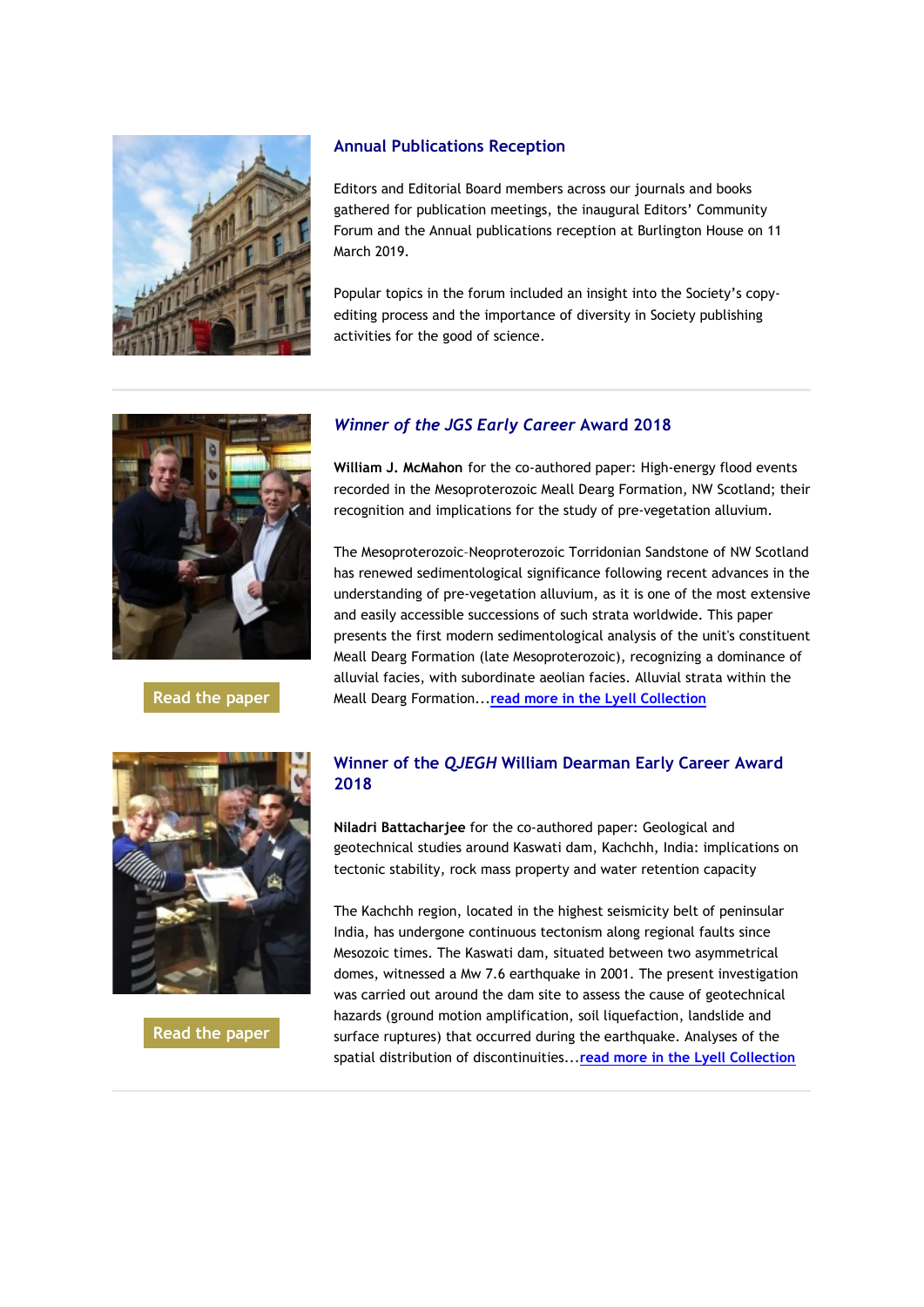

**[Read more](https://eur01.safelinks.protection.outlook.com/?url=http%3A%2F%2Fgeologicalsociety.msgfocus.com%2Fc%2F1iyn8mkgdcq5VBzOfqn&data=02%7C01%7Clucy.pullen%40geolsoc.org.uk%7Cf7a529ccdd514e6052d608d6ccb520b1%7C8793af0570194bd4bcbe1895301e92f9%7C0%7C0%7C636921475640711249&sdata=TGUFYmAesBvfuq6LII%2B3WanZ4YvOIyQpvun55FgJlzY%3D&reserved=0)**

## **Top Tips from the Production Team**

We're making life easier for authors seeking permission to re-use figures

If you want to include already-published figures or photographs in your article, or reproduce a portion of text or tabular material, it can be confusing when you try and navigate the process of seeking permission. Generally, something that has already been published will be 'owned' by someone and under copyright and require permission to reproduce it. In this Top Tips we want to tell you that the Geological Society of London (GSL) **has become a signatory to the Guidelines of the International Association of Scientific, Technical and Medical (STM) Publishers**, which will make navigating the confusing world of seeking permissions that much easier for you...**[continue reading](https://eur01.safelinks.protection.outlook.com/?url=http%3A%2F%2Fgeologicalsociety.msgfocus.com%2Fc%2F1iynh5Z3A6MxDhhPyQi&data=02%7C01%7Clucy.pullen%40geolsoc.org.uk%7Cf7a529ccdd514e6052d608d6ccb520b1%7C8793af0570194bd4bcbe1895301e92f9%7C0%7C0%7C636921475640721258&sdata=p2OZv%2BO0mr9BRULL%2BxlC6OsjSAXHsk9Gz%2FijnMQ3pGM%3D&reserved=0)**



### *QJEGH* **new article type 'Case Study'**

QJEGH has launched a new article type: 'Case Study'. Case Study papers should focus on specific examples that will advance engineering geology and hydrogeology practice. Across a broad scope, papers may focus on a particular method, site or analytical technique or may evaluate a large-scale project. It is helpful to focus the paper on one example, providing the geological context and a detailed, well-illustrated, description of the project/method and analyses. The paper should also provide details on the lessons learned from the case study for engineering geology and/hydrogeology practice, i.e. an evaluation as well as implications, and may make recommendations for future work.

For an example, click **[here](https://eur01.safelinks.protection.outlook.com/?url=http%3A%2F%2Fgeologicalsociety.msgfocus.com%2Fc%2F1iynyziEjVvr2CHSbG8&data=02%7C01%7Clucy.pullen%40geolsoc.org.uk%7Cf7a529ccdd514e6052d608d6ccb520b1%7C8793af0570194bd4bcbe1895301e92f9%7C0%7C0%7C636921475640731263&sdata=e5ZPT71Y9xsRWBv7x5ju3WoIXVDZQBRC%2FKqcGRDsi2c%3D&reserved=0)**. Please submit your case study articles to QJEGH **[here](https://eur01.safelinks.protection.outlook.com/?url=http%3A%2F%2Fgeologicalsociety.msgfocus.com%2Fc%2F1iynQ2Cf3KekrY7UOvY&data=02%7C01%7Clucy.pullen%40geolsoc.org.uk%7Cf7a529ccdd514e6052d608d6ccb520b1%7C8793af0570194bd4bcbe1895301e92f9%7C0%7C0%7C636921475640741273&sdata=ew5RsO%2FoRAGOTTOh0GaDQMgGi3CKKinr7b7S2JPrFTQ%3D&reserved=0)**.

## **Most read papers in February 2019 in the Lyell Collection**



## **Journal of the Geological Society**

**[The Rattray Volcanics: Middle Jurassic fissure volcanism in the UK Central North Sea](https://eur01.safelinks.protection.outlook.com/?url=http%3A%2F%2Fgeologicalsociety.msgfocus.com%2Fc%2F1iyo7vVPNyXdRjxXrlO&data=02%7C01%7Clucy.pullen%40geolsoc.org.uk%7Cf7a529ccdd514e6052d608d6ccb520b1%7C8793af0570194bd4bcbe1895301e92f9%7C0%7C0%7C636921475640751278&sdata=0M4q7cW9mhRXvXBUTrcBukbTBlsPhsXzP9yRS5D5Jts%3D&reserved=0)**

By Ailsa K. Quirie, Nick Schofield, Adrian Hartley, Malcolm. J Hole, Stuart G. Archer, John R. Underhill, Douglas Watson and Simon P. Holford.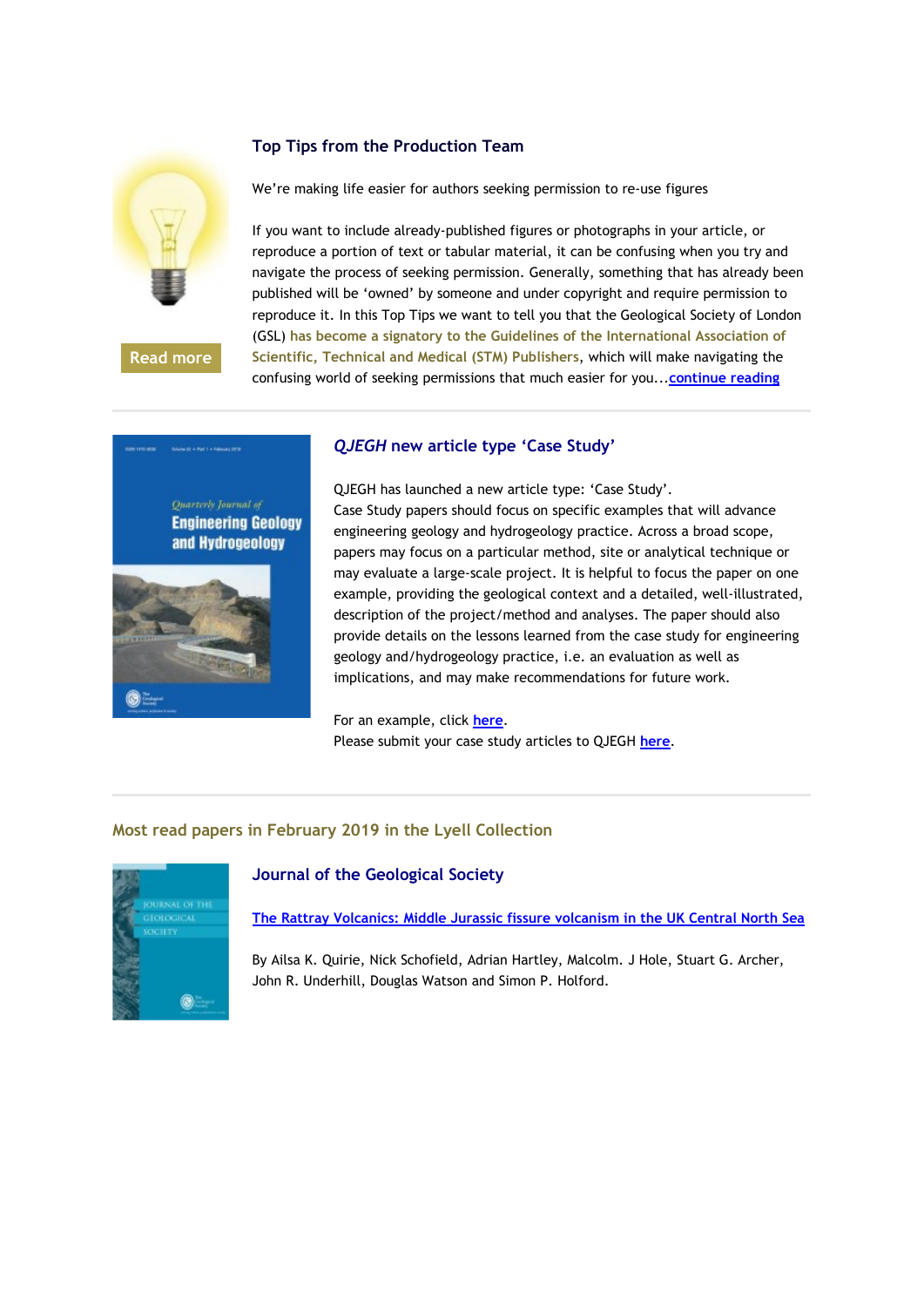

## **Quarterly Journal of Engineering Geology and Hydrogeology**

**[Real-world uncertainties during a site assessment of vapour migration into](https://eur01.safelinks.protection.outlook.com/?url=http%3A%2F%2Fgeologicalsociety.msgfocus.com%2Fc%2F1iyooZfqxnG7gEY04bE&data=02%7C01%7Clucy.pullen%40geolsoc.org.uk%7Cf7a529ccdd514e6052d608d6ccb520b1%7C8793af0570194bd4bcbe1895301e92f9%7C0%7C0%7C636921475640761283&sdata=bBbcW9pmbHmGrAmfNKBC6eYdkC5vWzhEpnEB3k0ncXQ%3D&reserved=0)  [residential house from soil and groundwater](https://eur01.safelinks.protection.outlook.com/?url=http%3A%2F%2Fgeologicalsociety.msgfocus.com%2Fc%2F1iyooZfqxnG7gEY04bE&data=02%7C01%7Clucy.pullen%40geolsoc.org.uk%7Cf7a529ccdd514e6052d608d6ccb520b1%7C8793af0570194bd4bcbe1895301e92f9%7C0%7C0%7C636921475640761283&sdata=bBbcW9pmbHmGrAmfNKBC6eYdkC5vWzhEpnEB3k0ncXQ%3D&reserved=0)**

By Tom Parker, Hannah White, Gareth Taylor, Frank Evans, and Matthew Pearce



## **Petroleum Geoscience: the international journal of geoenergy and applied earth science**

**[Mapping the bathymetric evolution of the Northern North Sea: from Jurassic synrift](https://eur01.safelinks.protection.outlook.com/?url=http%3A%2F%2Fgeologicalsociety.msgfocus.com%2Fc%2F1iyoGsz1hcp0G0o2H1u&data=02%7C01%7Clucy.pullen%40geolsoc.org.uk%7Cf7a529ccdd514e6052d608d6ccb520b1%7C8793af0570194bd4bcbe1895301e92f9%7C0%7C0%7C636921475640771288&sdata=2wdHXOXtLGDJiDF3PCxkbFZq0aj1uVJEcVpO2JOCbUk%3D&reserved=0)  [archipelago through Cretaceous-Tertiary post-rift subsidence](https://eur01.safelinks.protection.outlook.com/?url=http%3A%2F%2Fgeologicalsociety.msgfocus.com%2Fc%2F1iyoGsz1hcp0G0o2H1u&data=02%7C01%7Clucy.pullen%40geolsoc.org.uk%7Cf7a529ccdd514e6052d608d6ccb520b1%7C8793af0570194bd4bcbe1895301e92f9%7C0%7C0%7C636921475640771288&sdata=2wdHXOXtLGDJiDF3PCxkbFZq0aj1uVJEcVpO2JOCbUk%3D&reserved=0)**

By Alan M. Roberts, Nick J. Kusznir, Graham Yielding and Hugh Beeley



## **Geochemistry: Exploration, Environment, Analysis**

**[Catchment-based gold prospectivity analysis combining geochemical, geophysical](https://eur01.safelinks.protection.outlook.com/?url=http%3A%2F%2Fgeologicalsociety.msgfocus.com%2Fc%2F1iyoXVSC117U5lO5jRk&data=02%7C01%7Clucy.pullen%40geolsoc.org.uk%7Cf7a529ccdd514e6052d608d6ccb520b1%7C8793af0570194bd4bcbe1895301e92f9%7C0%7C0%7C636921475640781302&sdata=glGSz%2BDBNsUPQ2hSClpU63SENnWfoceJuoh%2FQTRu8Hs%3D&reserved=0)  [and geological data across Northern Australia](https://eur01.safelinks.protection.outlook.com/?url=http%3A%2F%2Fgeologicalsociety.msgfocus.com%2Fc%2F1iyoXVSC117U5lO5jRk&data=02%7C01%7Clucy.pullen%40geolsoc.org.uk%7Cf7a529ccdd514e6052d608d6ccb520b1%7C8793af0570194bd4bcbe1895301e92f9%7C0%7C0%7C636921475640781302&sdata=glGSz%2BDBNsUPQ2hSClpU63SENnWfoceJuoh%2FQTRu8Hs%3D&reserved=0)** 

By M. J. Crackell and P. de Caritat

Scottish Journal of GEOLOGY



# **Scottish Journal of Geology**

**[A sauropod-dominated tracksite from Rubha nam Brathairean \(Brothers point\), Isle](https://eur01.safelinks.protection.outlook.com/?url=http%3A%2F%2Fgeologicalsociety.msgfocus.com%2Fc%2F1iypo8R07KdfcmW9g75&data=02%7C01%7Clucy.pullen%40geolsoc.org.uk%7Cf7a529ccdd514e6052d608d6ccb520b1%7C8793af0570194bd4bcbe1895301e92f9%7C0%7C0%7C636921475640791311&sdata=JVagi19iGX7WnAGD1dljMqltJUOX0fNRbS9UKuLCVjY%3D&reserved=0)  [of Skye, Scotland](https://eur01.safelinks.protection.outlook.com/?url=http%3A%2F%2Fgeologicalsociety.msgfocus.com%2Fc%2F1iypo8R07KdfcmW9g75&data=02%7C01%7Clucy.pullen%40geolsoc.org.uk%7Cf7a529ccdd514e6052d608d6ccb520b1%7C8793af0570194bd4bcbe1895301e92f9%7C0%7C0%7C636921475640791311&sdata=JVagi19iGX7WnAGD1dljMqltJUOX0fNRbS9UKuLCVjY%3D&reserved=0)**

By Paige E. dePolo, Stephen L. Brusatte, Thomas J. Challands, Davide Foffa, Dugald A. Ross, Mark Wilkinson and Hong-yu Yi



## **Proceedings of the Yorkshire Geological Society**

**[Sedimentary context and palaeoecology of Gigantoproductus shell beds in the](https://eur01.safelinks.protection.outlook.com/?url=http%3A%2F%2Fgeologicalsociety.msgfocus.com%2Fc%2F1iypFCaARyW8BImbSWV&data=02%7C01%7Clucy.pullen%40geolsoc.org.uk%7Cf7a529ccdd514e6052d608d6ccb520b1%7C8793af0570194bd4bcbe1895301e92f9%7C0%7C0%7C636921475640811325&sdata=GvQJdrh95MtFJb0YtkdDLdAig2lBxba0GOCgqCLAx%2BQ%3D&reserved=0)  [Mississippian Eyam Limestone Formation, Derbyshire carbonate platform, central](https://eur01.safelinks.protection.outlook.com/?url=http%3A%2F%2Fgeologicalsociety.msgfocus.com%2Fc%2F1iypFCaARyW8BImbSWV&data=02%7C01%7Clucy.pullen%40geolsoc.org.uk%7Cf7a529ccdd514e6052d608d6ccb520b1%7C8793af0570194bd4bcbe1895301e92f9%7C0%7C0%7C636921475640811325&sdata=GvQJdrh95MtFJb0YtkdDLdAig2lBxba0GOCgqCLAx%2BQ%3D&reserved=0)  [England](https://eur01.safelinks.protection.outlook.com/?url=http%3A%2F%2Fgeologicalsociety.msgfocus.com%2Fc%2F1iypFCaARyW8BImbSWV&data=02%7C01%7Clucy.pullen%40geolsoc.org.uk%7Cf7a529ccdd514e6052d608d6ccb520b1%7C8793af0570194bd4bcbe1895301e92f9%7C0%7C0%7C636921475640811325&sdata=GvQJdrh95MtFJb0YtkdDLdAig2lBxba0GOCgqCLAx%2BQ%3D&reserved=0)**

By L. S. P. Nolan, L. Angiolini, F. Jadoul, G. Della Porta, S. J. Davies, V. J. Banks, M. H. Stephenson and M. J. Leng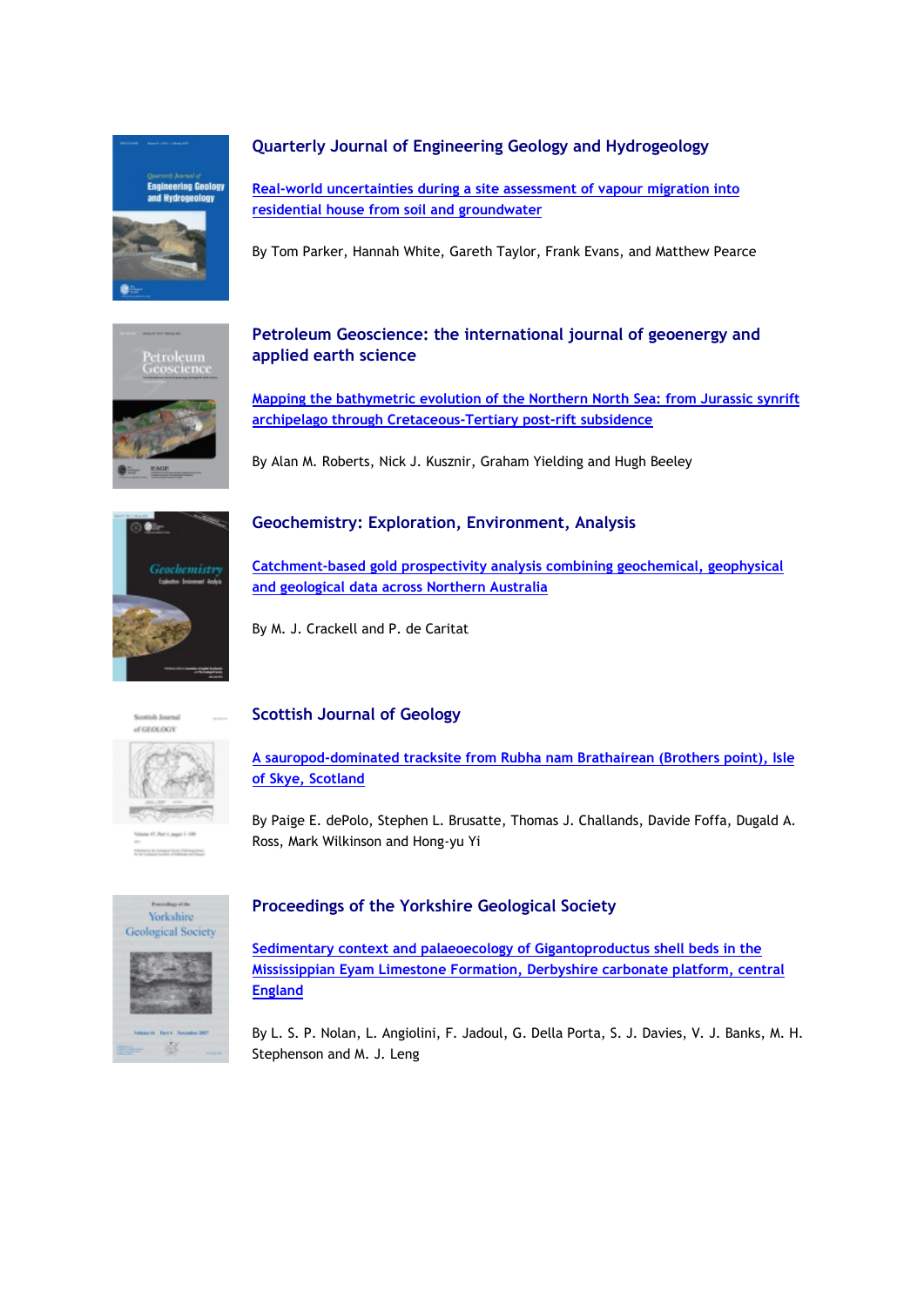

#### **Special Publications**

**[The English Chalk and London Clay: two remarkable British bony fish](https://eur01.safelinks.protection.outlook.com/?url=http%3A%2F%2Fgeologicalsociety.msgfocus.com%2Fc%2F1iypX5ubBnF213MevML&data=02%7C01%7Clucy.pullen%40geolsoc.org.uk%7Cf7a529ccdd514e6052d608d6ccb520b1%7C8793af0570194bd4bcbe1895301e92f9%7C0%7C0%7C636921475640821330&sdata=2WYuB307OTxzWylJaQ%2Fd0XR1E9iB7fPWT8NRRaCtE0Y%3D&reserved=0) Lagerstätten**

By Matt Friedman, Hermione T. Beckett, Roger A. Close and Zerina Johanson



#### **Memoirs**

**[Introduction to the geology of Myanmar](https://eur01.safelinks.protection.outlook.com/?url=http%3A%2F%2Fgeologicalsociety.msgfocus.com%2Fc%2F1iyqeyNMlcnVqpch8CB&data=02%7C01%7Clucy.pullen%40geolsoc.org.uk%7Cf7a529ccdd514e6052d608d6ccb520b1%7C8793af0570194bd4bcbe1895301e92f9%7C0%7C0%7C636921475640831340&sdata=8kgaM0cVjbNp7EQ0obVsRDVsp3zuRST57Hl88qOS2N4%3D&reserved=0)**

By Khin Zaw, Win Swe, A. J. Barber, M. J. Crow and Yin Yin Nwe

### **Who does what at the Publishing House**

**Journal of the Geological Society**: **[Contact Patricia Pantos](https://eur01.safelinks.protection.outlook.com/?url=http%3A%2F%2Fgeologicalsociety.msgfocus.com%2Fc%2F1iyqniszI6Kn84Uis2w&data=02%7C01%7Clucy.pullen%40geolsoc.org.uk%7Cf7a529ccdd514e6052d608d6ccb520b1%7C8793af0570194bd4bcbe1895301e92f9%7C0%7C0%7C636921475640831340&sdata=RUzmDpfgNerJg%2B4x4qnH4ChW7bB8gED42R7nBMWG4kU%3D&reserved=0) Quarterly Journal of Engineering Geology and Hydrogeology:** Contact Helen Floyd-Walker at **[qjegh@geolsoc.org](mailto:qjegh@geolsoc.org) Petroleum Geoscience:** Contact Lucy Bell at **[pg@geolsoc.org.uk](mailto:pg@geolsoc.org.uk)**

**Geochemistry: Exploration, Environment, Analysis:** Contact Lucy Bell at **[geea@geolsoc.org.uk](mailto:geea@geolsoc.org) Proceedings of the Yorkshire Geological Society:** Contact Lucy Bell at **[pygs@geolsoc.org.uk](mailto:pygs@geolsoc.org.uk)**

**Scottish Journal of Geology:** Contact Patricia Pantos at **[sjg@geolsoc.org.uk](mailto:sjg@geolsoc.org.uk) Special Publications and memoirs:** To propose a book: contact Maggie Simmons at **[maggie.simmons@geolsoc.org.uk](mailto:maggie.simmons@geolsoc.org.uk)** and Bethan Phillips at **[bethan.phillips@geolsoc.org.uk](mailto:bethan.phillips@geolsoc.org.uk)**. For queries related to production contact Jo Armstrong at **[jo.armstrong@geolsoc.org.uk](https://eur01.safelinks.protection.outlook.com/?url=http%3A%2F%2Fgeologicalsociety.msgfocus.com%2Fc%2F1iyqw27n516OPKCjLsr&data=02%7C01%7Clucy.pullen%40geolsoc.org.uk%7Cf7a529ccdd514e6052d608d6ccb520b1%7C8793af0570194bd4bcbe1895301e92f9%7C0%7C0%7C636921475640841345&sdata=bi7fdNKY%2FHVVqXsXHFlqCdbiQL1DLflRqR5C1pqh9Tc%3D&reserved=0)**, Samuel Lickiss at **[samuel.lickiss@geolsoc.org.uk](mailto:samuel.lickiss@geolsoc.org.uk)**. **For book submission queries:** Contact Tamzin Anderson at **[EditorialOffice@geolsoc.org.uk](mailto:EditorialOffice@geolsoc.org.uk)**.

For anything else email **[hello@geolsoc.org.uk](mailto:hello@geolsoc.org.uk)**

#### **Dates for your Diary**

14-16 May, **[Petroleum Geology of Mexico and the Northern Caribbean](https://eur01.safelinks.protection.outlook.com/?url=http%3A%2F%2Fgeologicalsociety.msgfocus.com%2Fc%2F1iyqELMarVtgxqkl4Sm&data=02%7C01%7Clucy.pullen%40geolsoc.org.uk%7Cf7a529ccdd514e6052d608d6ccb520b1%7C8793af0570194bd4bcbe1895301e92f9%7C0%7C0%7C636921475640841345&sdata=ShDp4bm0Gy17FhTJNgNxs1yD7og%2BCen9bT83lx1h7vs%3D&reserved=0)**, London, UK 28 June, **[Carbon: geochemical and palaeobiological perspectives](https://eur01.safelinks.protection.outlook.com/?url=http%3A%2F%2Fgeologicalsociety.msgfocus.com%2Fc%2F1iyqWf5LbKc9WLKnHIc&data=02%7C01%7Clucy.pullen%40geolsoc.org.uk%7Cf7a529ccdd514e6052d608d6ccb520b1%7C8793af0570194bd4bcbe1895301e92f9%7C0%7C0%7C636921475640851354&sdata=e77x9DihyiJCc%2B6%2FcUafF43lud1bJOKJz64b22qxqmU%3D&reserved=0)**, London, UK

The Geological Society will be exhibiting at the following conferences

7-12 April EGU, Vienna, Austria - booth 66